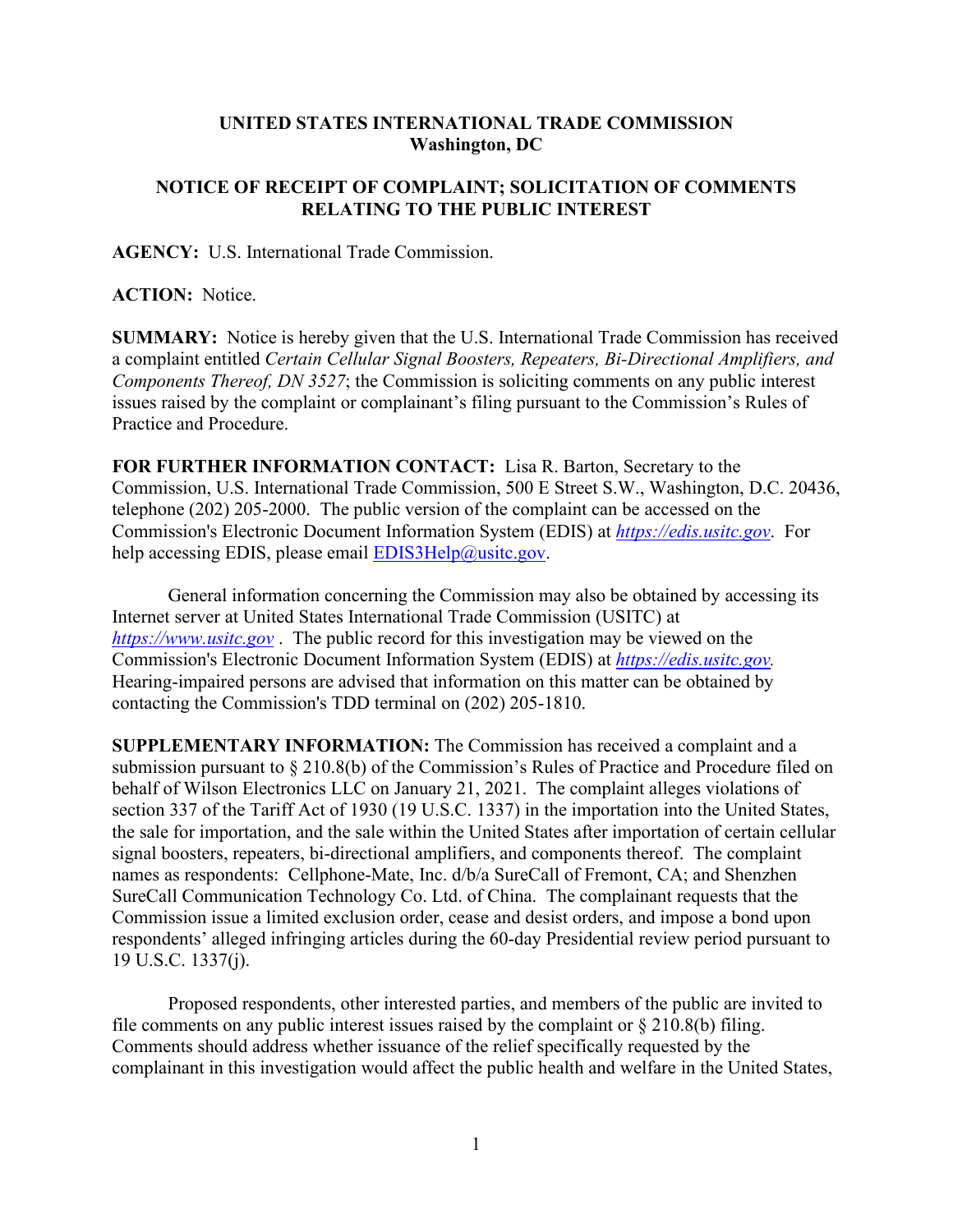competitive conditions in the United States economy, the production of like or directly competitive articles in the United States, or United States consumers.

In particular, the Commission is interested in comments that:

- (i) explain how the articles potentially subject to the requested remedial orders are used in the United States;
- (ii) identify any public health, safety, or welfare concerns in the United States relating to the requested remedial orders;
- (iii) identify like or directly competitive articles that complainant, its licensees, or third parties make in the United States which could replace the subject articles if they were to be excluded;
- (iv) indicate whether complainant, complainant's licensees, and/or third party suppliers have the capacity to replace the volume of articles potentially subject to the requested exclusion order and/or a cease and desist order within a commercially reasonable time; and
- (v) explain how the requested remedial orders would impact United States consumers.

Written submissions on the public interest must be filed no later than by close of business, eight calendar days after the date of publication of this notice in the Federal Register. There will be further opportunities for comment on the public interest after the issuance of any final initial determination in this investigation. Any written submissions on other issues must also be filed by no later than the close of business, eight calendar days after publication of this notice in the Federal Register. Complainant may file replies to any written submissions no later than three calendar days after the date on which any initial submissions were due. Any submissions and replies filed in response to this Notice are limited to five (5) pages in length, inclusive of attachments.

Persons filing written submissions must file the original document electronically on or before the deadlines stated above. Submissions should refer to the docket number ("Docket No. 3527") in a prominent place on the cover page and/or the first page. (*See* Handbook for Electronic Filing Procedures, [Electronic Filing Procedures](https://www.usitc.gov/documents/handbook_on_filing_procedures.pdf)<sup>[1](#page-1-0)</sup>). Please note the Secretary's Office will accept only electronic filings during this time. Filings must be made through the Commission's Electronic Document Information System (EDIS, *[https://edis.usitc.gov](https://edis.usitc.gov/)*.) No inperson paper-based filings or paper copies of any electronic filings will be accepted until further notice. Persons with questions regarding filing should contact the Secretary at [EDIS3Help@usitc.gov.](mailto:EDIS3Help@usitc.gov)

<span id="page-1-0"></span><sup>1</sup> Handbook for Electronic Filing Procedures: *[https://www.usitc.gov/documents/handbook\\_on\\_filing\\_procedures.pdf](https://www.usitc.gov/documents/handbook_on_filing_procedures.pdf)*